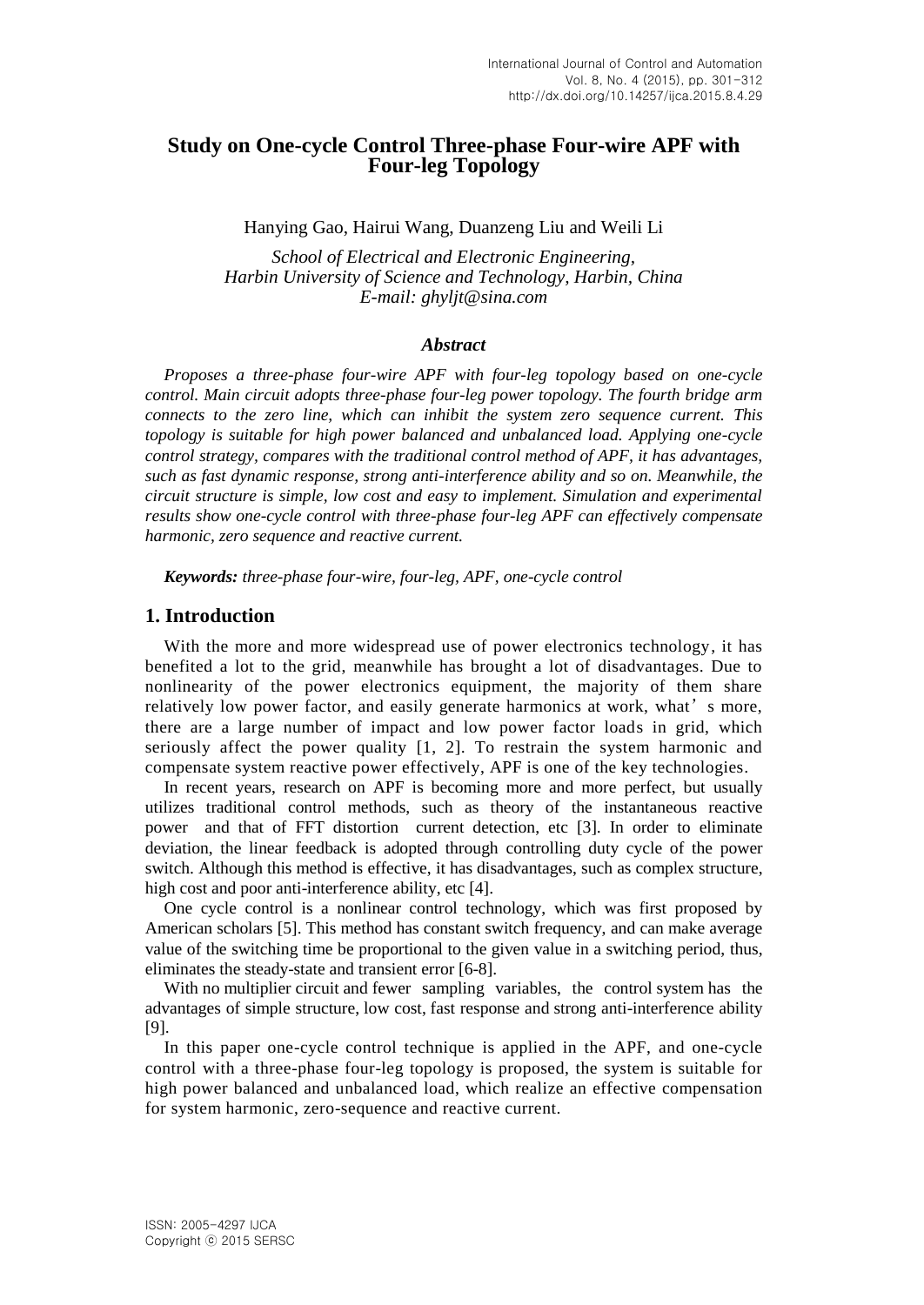# **2. Theoretical Analysis of One-cycle Control Three-phase APF with Four Leg**

Figure 1 shows one-cycle control system with grid side current detection circuit, DC side capacitor voltage detection circuit, one cycle control unit, IGBT drive unit and a three-phase four-leg inverter unit. Through taking the circuit outside the grid as pure resistance circuit, modeling based on circuit structure, deducing the control equation and selecting reasonable parameters, we can realize APF with one-cycle control strategy.



#### **Figure 1. Schematic Diagram of One-cycle Control with Three-phase Four-leg APF**

Assuming inverter unit is working under the continuous current mode, three-phase system is symmetric and the switching frequency is much higher than the grid frequency, the average voltage of nodes A, B, C and O to negative terminal node N of DC side within each switching period can be written as

$$
\begin{cases}\n u_{AN} = (1 - D_{an})U_c \\
 u_{BN} = (1 - D_{bn})U_c \\
 u_{CN} = (1 - D_{cn})U_c \\
 u_{ON} = (1 - D_{on})U_c\n\end{cases}
$$

(1)

where  $D_{an}$ ,  $D_{bn}$ ,  $D_{cn}$ , and  $D_{on}$  are duty cycle of lower-leg switches  $S_{an}$ ,  $S_{bn}$ ,  $S_{cn}$  and  $S_{on}$ respectively. Figure 2 shows the average model of one-cycle control with three-phase four-leg APF [10].



**Figure 2. Average Model of One-cycle Control with Three-phase Four-leg APF**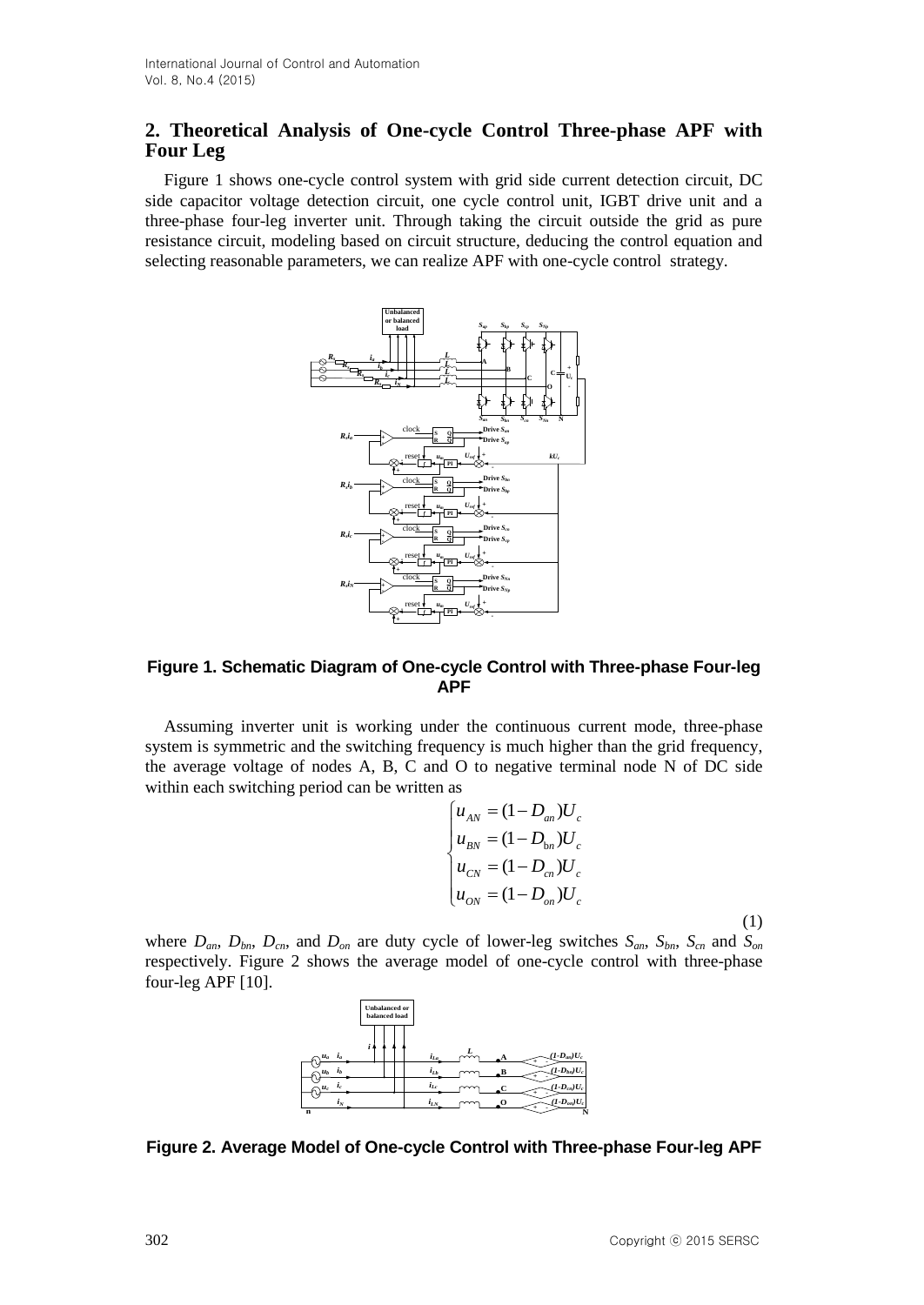From formula (1), the average voltage of nodes A, B and C to O can be derived as

$$
\begin{cases}\n u_{AO} = (D_{on} - D_{an})U_c \\
 u_{BO} = (D_{on} - D_{bn})U_c \\
 u_{CO} = (D_{on} - D_{cn})U_c\n\end{cases}
$$
\n(2)

 Average voltage vectors of nodes A, B and C to O equal to the three-phase voltage vectors minus the voltage drop across inverter inductors. Here

Here  
\n
$$
\begin{cases}\n\mathbf{u}_{\text{AO}} = \mathbf{u}_{\text{a}} - j\omega L \mathbf{i}_{\text{La}} + j\omega L \mathbf{i}_{\text{LN}} \\
\mathbf{u}_{\text{BO}} = \mathbf{u}_{\text{b}} - j\omega L \mathbf{i}_{\text{Lb}} + j\omega L \mathbf{i}_{\text{LN}} \\
\mathbf{u}_{\text{CO}} = \mathbf{u}_{\text{c}} - j\omega L \mathbf{i}_{\text{Lc}} + j\omega L \mathbf{i}_{\text{LN}}\n\end{cases}
$$
\n(3)

where L represents the inductance connecting to the grid (assuming four connecting inductance values are equal), ω is angular frequency of the grid.

Because the inductor is in the high-frequency circuit, the inductance value of grid side is very small. Since the voltage drop across grid connecting inductance is much smaller than the phase voltage value, it can be ignored, formula (3) can be simplified as

$$
\begin{cases} u_{AO} \approx u_a \\ u_{BO} \approx u_b \\ u_{CO} \approx u_c \end{cases}
$$
 (4)

From formulae (2) and (4), we get

$$
\begin{cases}\n u_a = (D_{on} - D_{an})U_c \\
 u_b = (D_{on} - D_{bn})U_c \\
 u_c = (D_{on} - D_{cn})U_c\n\end{cases}
$$
\n(5)

For three-phase symmetric systems, there is

$$
u_a + u_b + u_c = 0
$$
  
(6)

From formulae (5) and (6), we get

$$
D_{on} = \frac{1}{3}(D_{an} + D_{bn} + D_{cn})
$$
 $(7)$ 

Substituting formula (7) into formula (5), we can get

get  
\n
$$
\begin{bmatrix}\n-2 & 1 & 1 \\
-3 & 3 & 3 \\
1 & -2 & 1 \\
3 & -3 & 3 \\
1 & 1 & -2 \\
3 & 3 & -3\n\end{bmatrix}\n\begin{bmatrix}\nD_{an} \\
D_{bn} \\
D_{cn}\n\end{bmatrix} = \frac{1}{U_c} \begin{bmatrix}\nu_a \\
u_b \\
u_c\n\end{bmatrix}
$$
\n(8)

Those formulae provide relationships between duty cycle of three-phase power switches and three-phase voltage. Because the formula coefficient matrix is a singular matrix with infinitely many solutions, those formulae can be assumed as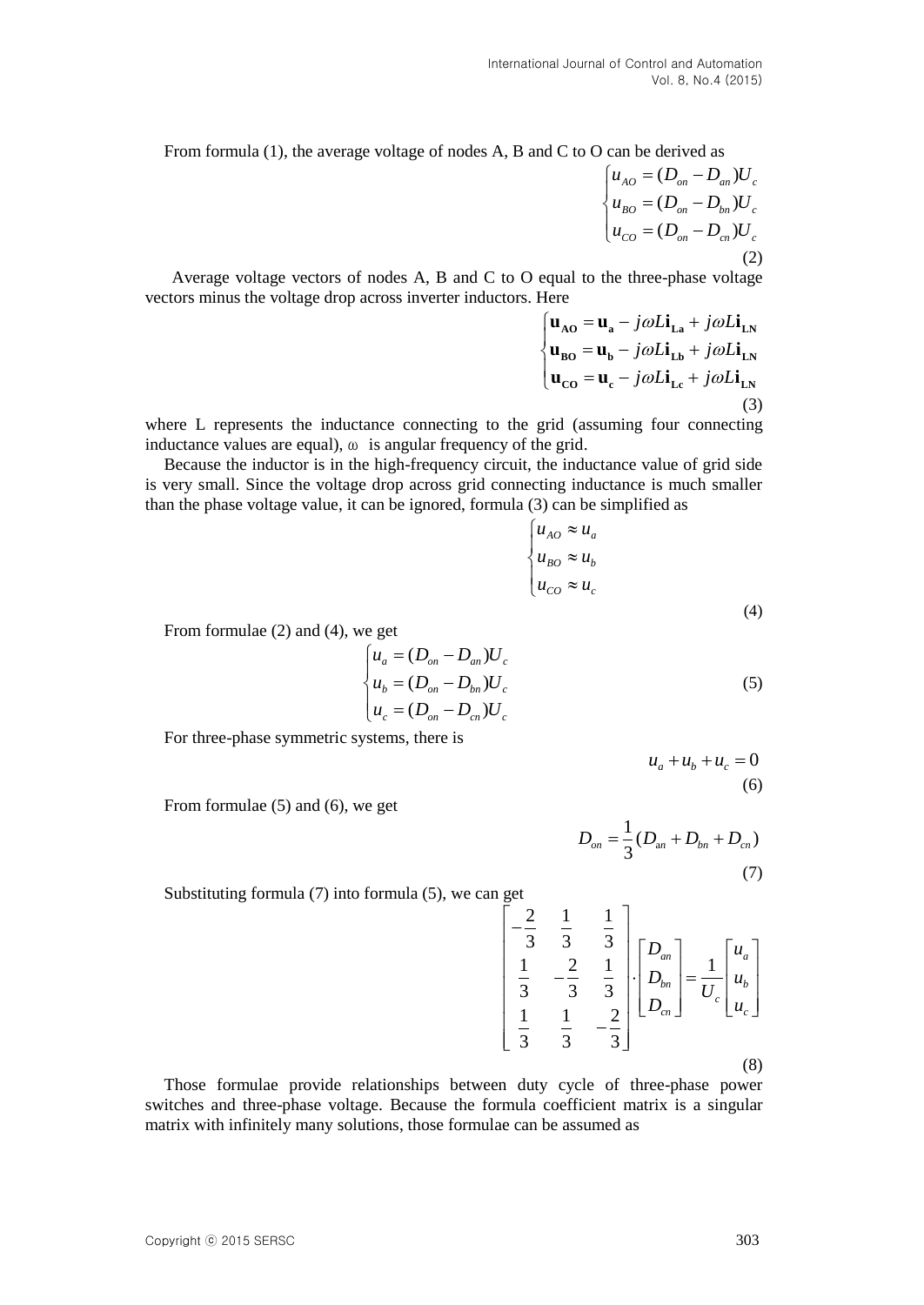$$
D_{an} = K_1 + K_2 \frac{u_a}{U_c}
$$
  

$$
D_{bn} = K_1 + K_2 \frac{u_b}{U_c}
$$
  

$$
D_{cn} = K_1 + K_2 \frac{u_c}{U_c}
$$
 (9)

Substitute formula (9) into formula (8), here  $K_2=1$  and  $K_1$  can take any value, thus

$$
\begin{cases}\nD_{an} = K_1 - \frac{u_a}{U_c} \\
D_{bn} = K_1 - \frac{u_b}{U_c} \\
D_{cn} = K_1 - \frac{u_c}{U_c} \\
(10)\n\end{cases}
$$

To achieve unit power factor, regard circuits outside the grid as a pure resistance load [11], which satisfies

$$
\begin{cases}\n u_a = R_e i_a \\
 u_b = R_e i_b \\
 u_c = R_e i_c\n\end{cases}
$$
\n(11)

where  $R_e$  is the equivalent resistance of each phase.

Substituting formula (11) into the formula (10), multiplying by current sampling resistor *R<sup>s</sup>* on both sides of formulae, and taking *RsK1U<sup>c</sup>* /*R<sup>e</sup>* as *um*, combining with formula (7), we can obtain

$$
\begin{cases}\nR_s i_a = u_m - D_{an} u_m / K_1 \\
R_s i_b = u_m - D_{bn} u_m / K_1 \\
R_s i_c = u_m - D_{cn} u_m / K_1 \\
R_s i_N = 3(u_m - D_{on} u_m / K_1)\n\end{cases}
$$
\n(12)

Within each switching period, current and voltage um can be approximately regarded as constant values. After equation (12) are integrated in one switching period, the following equations can be obtained

$$
R_{s}i_{a} = u_{m} - 1/T_{i}\int_{0}^{D_{an}T_{s}} u_{m}dt
$$
  
\n
$$
R_{s}i_{b} = u_{m} - 1/T_{i}\int_{0}^{D_{bn}T_{s}} u_{m}dt
$$
  
\n
$$
R_{s}i_{c} = u_{m} - 1/T_{i}\int_{0}^{D_{cn}T_{s}} u_{m}dt
$$
  
\n
$$
R_{s}i_{N} = 3(u_{m} - 1/T_{i}\int_{0}^{D_{on}T_{s}} u_{m}dt)
$$
\n(13)

where  $T_s$  is the switching period,  $T_i$  is the constant of integration and  $T_i = K_i T_s$ .

Formula (13) is the key formula to realize one-cycle control strategy [12]. Since the duty cycle is from 0 to 1, substitute  $K_I = T_i / T_s$  into formula (10), we get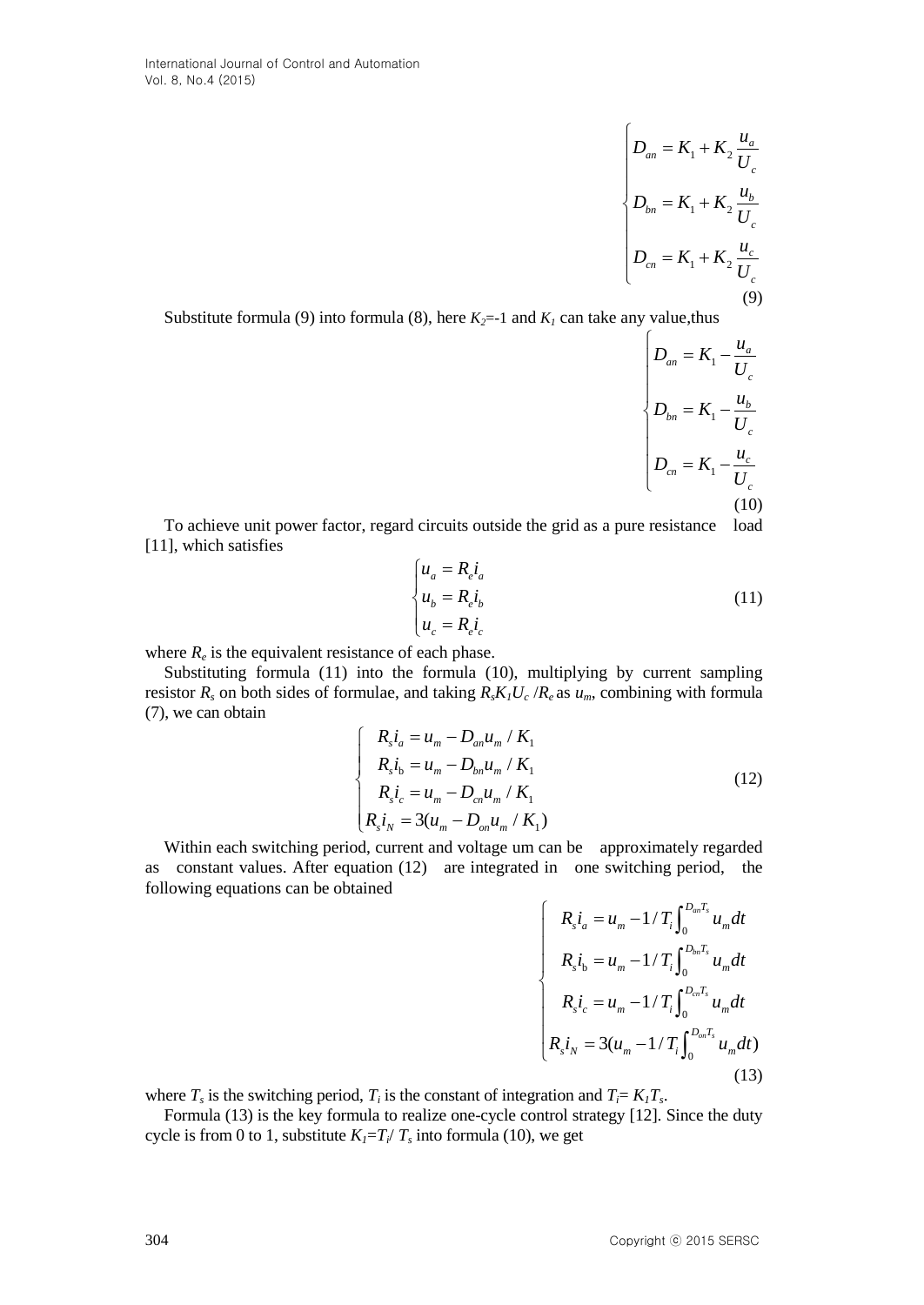International Journal of Control and Automation Vol. 8, No.4 (2015)

$$
D_{an} = K_1 - \frac{u_a}{U_c} = \frac{T_i}{T_s} - \frac{u_a}{U_c}
$$
 (14)

Due to  $0 < D_{an} < 1$ , the following formula can be obtained

$$
\frac{u_a}{U_c} < \frac{T_i}{T_s} < 1 + \frac{u_a}{U_c} \tag{15}
$$

Because  $u_a$  is a [sine wave,](http://dict.cnki.net/javascript:showjdsw() limit values of the above formula should be taken as the boundary conditions [13], namely

$$
\frac{u_{a\text{max}}}{U_c} < \frac{T_i}{T_s} < 1 + \frac{u_{a\text{min}}}{U_c} \tag{16}
$$

where  $u_{\text{amax}}$  is the peak value of sine wave, which is approximately 311V,  $u_{\text{amin}}$  is the valley value of sine wave, which is approximately -311V, pre-charge voltage  $U_c$  of the capacitor is 800V, thus  $0.4T_s < T_i < 0.6T_s$ .

Simulation results show that the compensation effect is the best with  $T_i$  equals 0.5 $T_s$ , so the ultimate control formula can be derived as

$$
\begin{cases}\nR_s i_a = u_m (1 - 2D_{an}) \\
R_s i_b = u_m (1 - 2D_{bn}) \\
R_s i_c = u_m (1 - 2D_{cn}) \\
R_s i_N = 3u_m (1 - 2D_{on})\n\end{cases}
$$
\n(17)

Formula (17) describes numerical relations among the grid current, the duty cycle and output of the voltage regulator, which is the target formula of one-cycle control. Therefore, according to formula (13), it can be seen, when the formula (17) is satisfied by switch duty cycle, output of the voltage regulator, three-phase and zero line current, APF can be realized effectively.

According to the formula (17) and (13), one cycle control unit consists of the integrator with reset function, PI regulator, RS trigger and a voltage comparator, as shown in Figure 3. From Figure 3, the clock circuit generates a constant frequency clock signal to S terminal of the RS trigger, period is  $T_s$ . Within a switching period  $T_s$ , each pair of power switches within four legs are complementary, duty cycle of lower and upper leg *Sn*, *S<sup>p</sup>* are  $D_n$ , 1- $D_n$  respectively. Through sampling circuit, voltage  $R_s$ *i*<sub>s</sub> and  $kU_c$  are input to the onecycle controller, which are positive input terminal of the voltage comparator and reverse input of the PI regulator respectively. With deviation between the DC sampling voltage *kUc* and the reference voltage value *Uref* being input to the PI regulator, and then PI adjustment being conducted, integral output  $u_m$  can be obtained. From the  $t_0$  moment, the S terminal of RS trigger is at the high level, the lower leg  $S_n$  is on, the upper leg  $S_n$  is off, *i<sup>s</sup>* raises. Meanwhile, resettable integrator starts, conduct integral to the PI regulator output value  $u_m$ , the integral quantity  $1/T_i \int_0^t u_m dt$  is obtained, where  $T_i=0.5T_s$ . The deviation between output value of PI regulator and integral value, namely  $u_m - 1/T_i \int_0^t u_m dt$  is input to the reverse terminal of voltage comparator, then compared with the product of  $R_s$  and  $i_s$ . At the  $t_I$  moment  $i_s$  increased to make the product of  $R_s$  and  $i_s$  more than  $u_m - 1/T_l \int_0^t u_m dt$ , the integral time is  $D_nT_s$ , which satisfies the formula  $R_s i_s = U_m(1-2D_n)$ . A high level from the comparator will be input to the R terminal of RS trigger, Q terminal outputs a low level, then the lower leg  $S_n$  is off, the upper leg  $S_p$  is on,  $i_s$  decreased, meanwhile, the  $\overline{Q}$  terminal is at the high level, enables reset of the integrator, till the *t<sup>2</sup>* moment on the rising edge of S clock arriving, this cycle terminates and starts repetitive action of the last cycle. Each phase of the three-phase and neutral line should utilize an independent one-cycle control, the only difference lies in that integration value of the one-cycle controller for every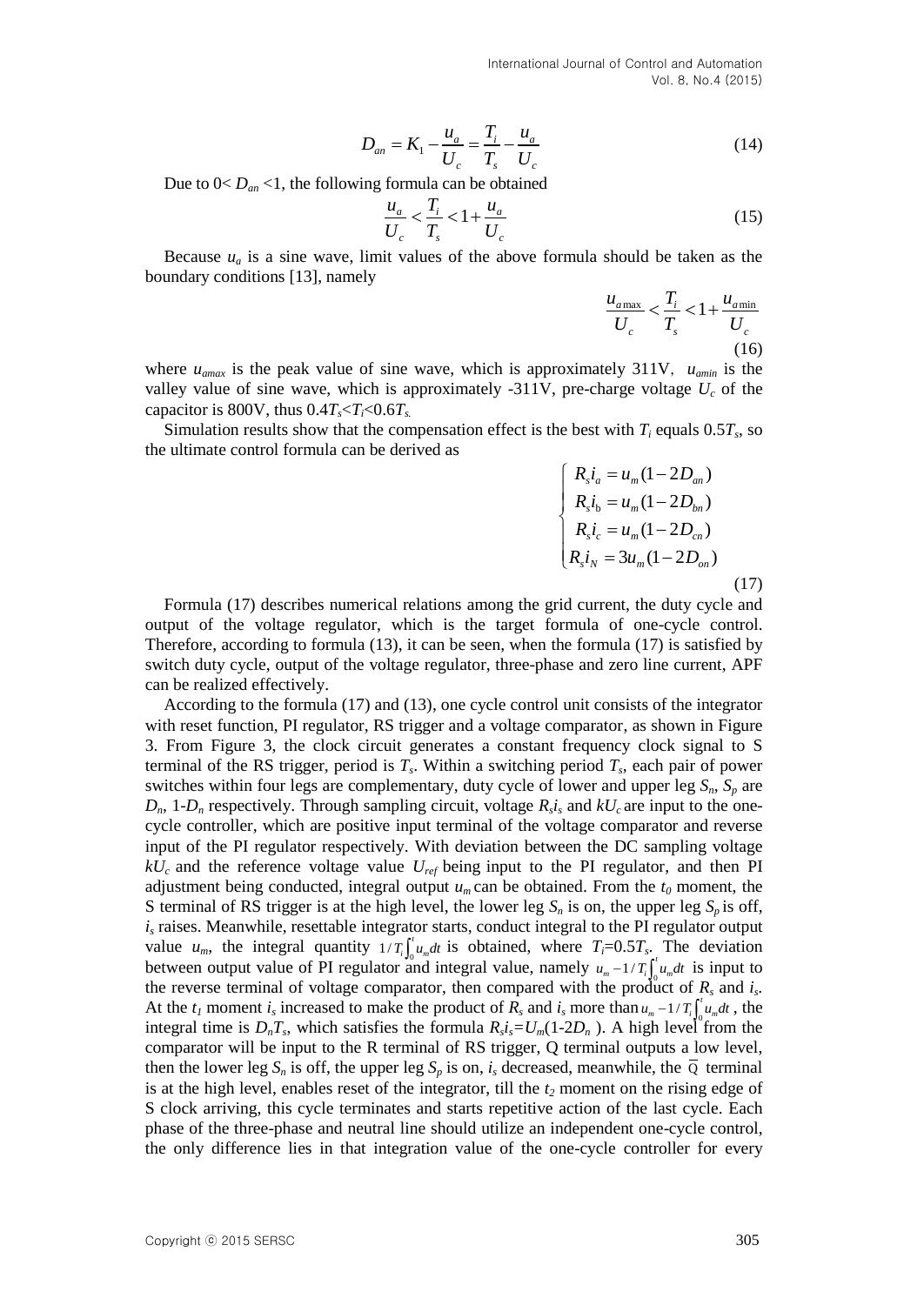single phase within three phases is  $u_m$  while integration value of the one-cycle controller for neutral line is  $3u_m$ . Four one-cycle controllers repeat the above actions simultaneously, which enables grid current to track the grid voltage rapidly and accurately, which will compensate grid harmonic, zero-sequence current and reactive current effectively. To prevent two power switches of the same leg turn on simultaneously, we should add deadzone circuit, which brings dead time into the complementary drive waveform of upper and lower legs.



**Figure 3. Single-phase Equivalent Model of One-cycle Controller**

## **3. The Design of Hardware Circuit**

## **3.1 Detection Circuit and Signal Processing Circuit**

Grid current and DC side voltage should be sampled during the one-cycle control process. From Figure 4, the grid current sampling current adopts the linear optocoupler HCPL7840, the sampling resistors connects three-phase and neutral line, voltage across the sampling resistor inputs to 2,3 pin of the HCPL7840, we can obtain a  $-1.6V \sim +1.6V$ differential voltage signal in the secondary side. When the output differential signal of HCPL7840 is amplified, properly processed from input differential signal to the unipolar signal and input to reverse input terminal of the voltage comparator, the current sampling signal can be obtained in Figure 5 [14].



**Figure 4. Grid Current Sampling Circuit with Linear Optocoupler**

In order to realize the bidirectional energy flow between DC side of converter and the grid, the DC side voltage must be higher than the peak value of line voltage, therefore, the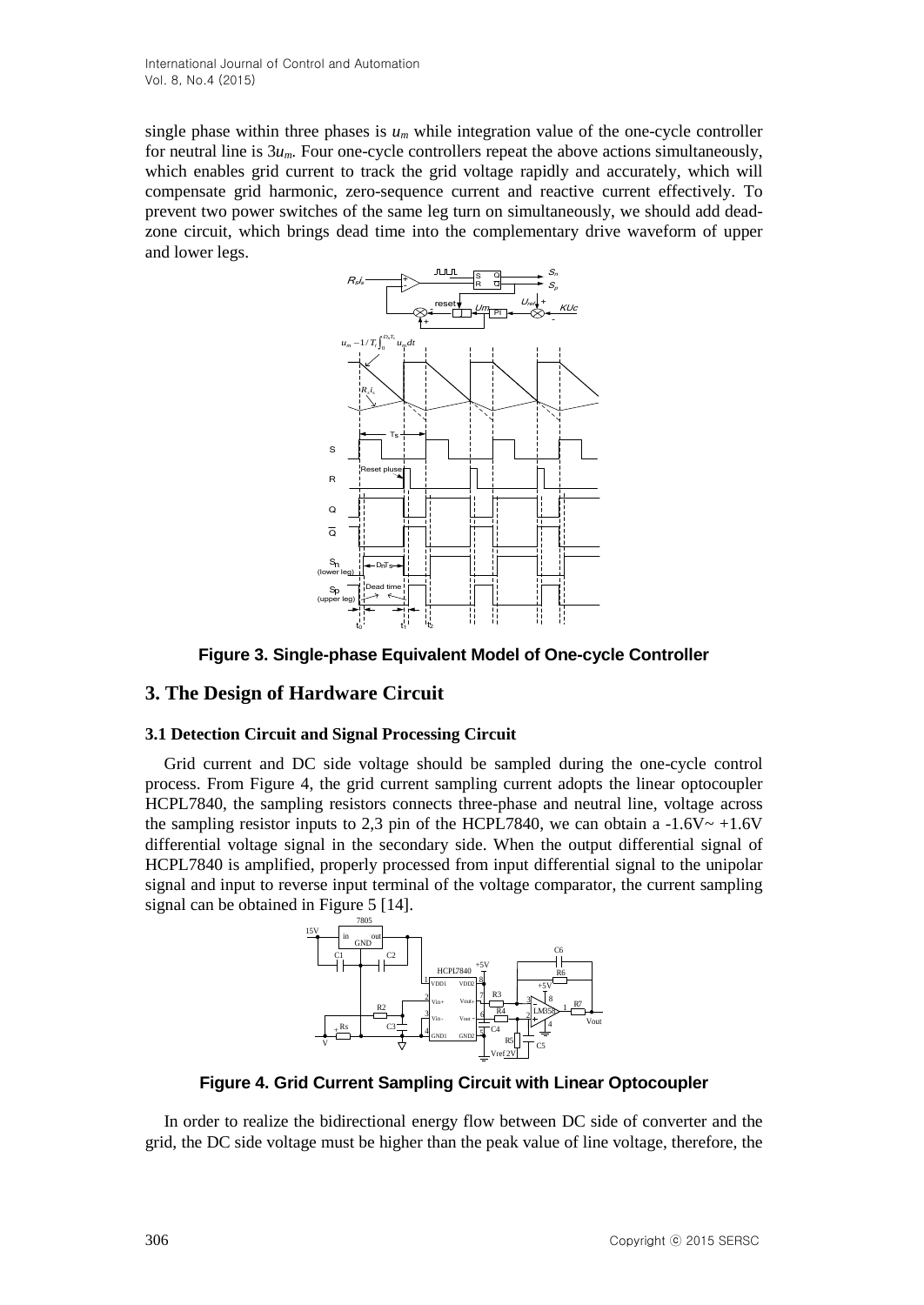reference voltage of DC side is selected as 800V. Figure 6 shows voltage sampling circuit of the DC side, here voltage hall sensor is adopted and type of voltage hall sensor is CHV-25P. According to the reference control voltage *Uref*, resistance values on both sides of the sensor can be determined and the sample value  $kU_c$  can be obtained.



**Figure 5. Offset Voltage Circuit**



**Figure 6. Voltage Sampling Circuit of DC Side**

#### **3.2 One-cycle Control Circuit**

One-cycle control circuit consists of the integrator with reset function, PI regulator, RS trigger and a voltage comparator. Figure 7 shows integrator consists of a integral circuit with LM358 and CD4066. When  $\overline{Q}$  terminal of the RS trigger outputs low level, the analog switch is off, the integrator conduct integral to the input signal, however when the  $\overline{Q}$  terminal outputs high level, the analog switch is on, the capacitor C is grounded and integrator is reset. Since the analog switch is not an ideal component and with certain resistance, which will limit the current on the switch being closed [15].



**Figure 7. Integrator with Reset Function**

To ordinary RS trigger, the output varies if RS=1. which should be avoided, especially in the one-cycle control, Q and  $\overline{Q}$  of the RS trigger are adopted to generate complementary driving signals to power switches of the same leg, if uncertain situation of output appears, it may possibly occur shoot-through fault. As shown in Figure 8, in order to avoid this situation occurring, the circuit consists of 74LS74 and gate circuits, which avoid occurrence of the uncertain output.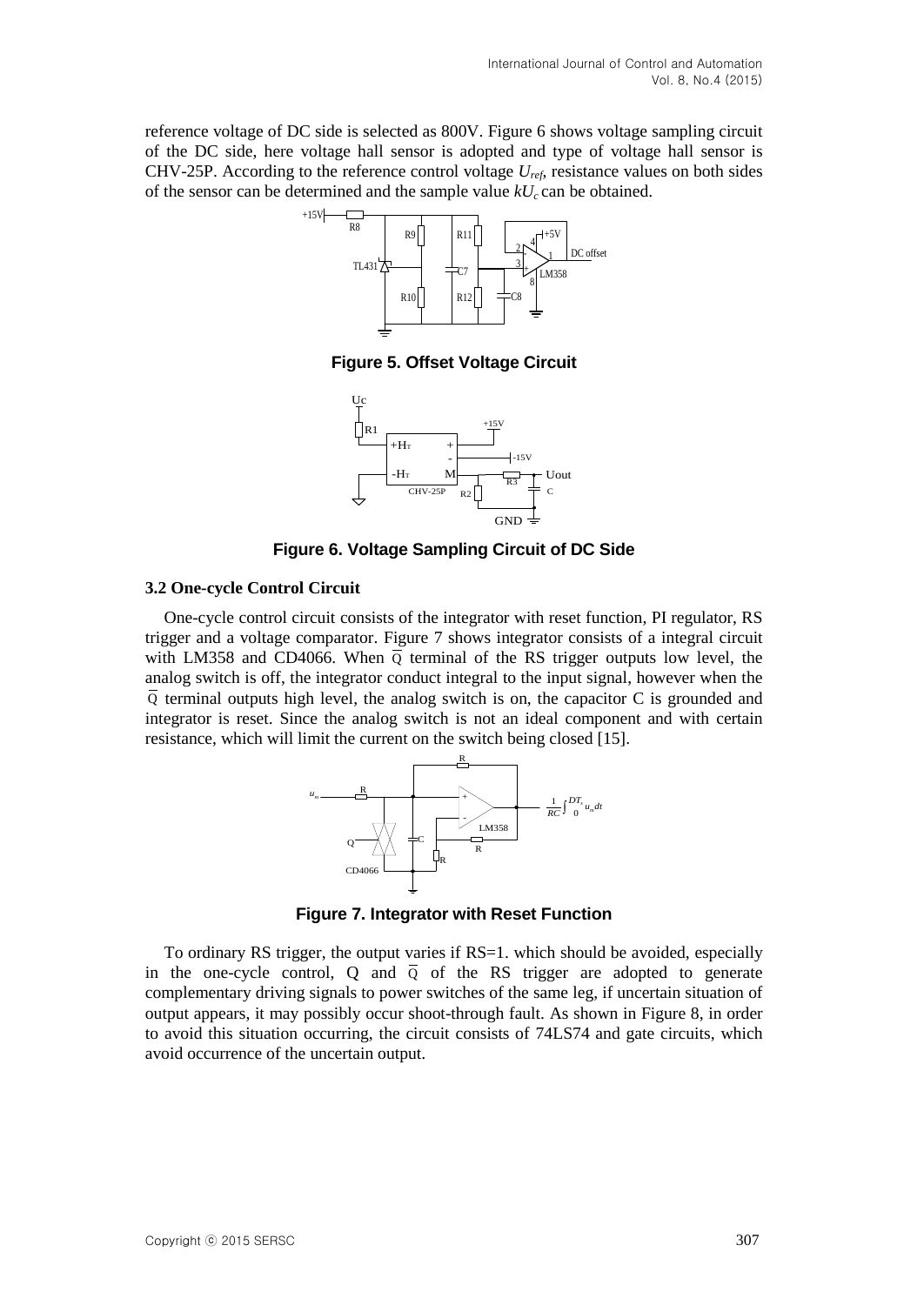International Journal of Control and Automation Vol. 8, No.4 (2015)



**Figure 8. RS Trigger and Sequential Chart**

#### **3.3 Driving Circuit**

To prevent occurrence of the shoot-through fault, add dead zone circuit in Figure 9, here, RC forms a delay circuit. When rising edge of Q or  $\overline{Q}$  arrives, voltage on the capacitor C rises continuously, when rising to a threshold voltage, A or B outputs high level, so it generates a certain delay time in their rising edge respectively. By [shaping](http://dict.cnki.net/dict_result.aspx?searchword=%e6%95%b4%e5%bd%a2%e7%94%b5%e8%b7%af&tjType=sentence&style=&t=shaping+circuit) and [amplifying circuit,](http://dict.cnki.net/dict_result.aspx?searchword=%e6%95%b4%e5%bd%a2%e7%94%b5%e8%b7%af&tjType=sentence&style=&t=shaping+circuit) we can obtain driving signals of upper and lower legs.



**Figure 9. Dead-zone Circuit and Waveform Analysis**

Because IGBT has many advantages of fast switching speed, low conductive resistance and high withstand voltage and so on, it is adopted as the power switch. Because TLP250 has many advantages, such as isolation between input and output, wide voltage range, fast switching speed, driving capability with 0.5A, [withstand](http://dict.cnki.net/dict_result.aspx?searchword=%e8%80%90%e5%8e%8b&tjType=sentence&style=&t=withstand+voltage)  [voltage](http://dict.cnki.net/dict_result.aspx?searchword=%e8%80%90%e5%8e%8b&tjType=sentence&style=&t=withstand+voltage) with 1200V and so on, it is chosen to drive power switch in Figure 10.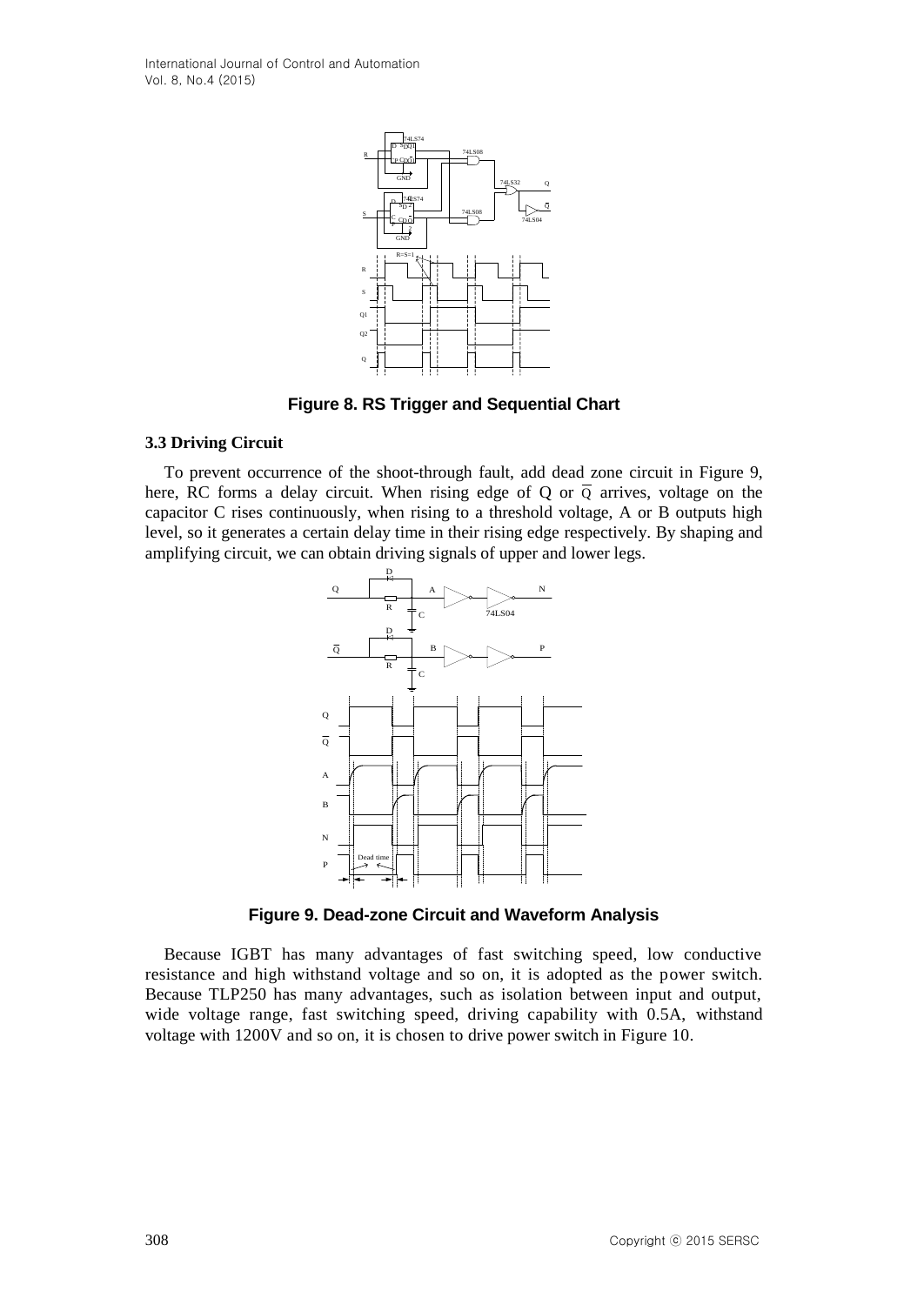

**Figure 10. Driving Circuit**

## **4. Simulation Research**

In this paper, Matlab\simulink simulation is adopted to [verify](http://dict.cnki.net/dict_result.aspx?searchword=%e9%aa%8c%e8%af%81&tjType=sentence&style=&t=verify) feasibility of the onecycle control strategy under two kinds of load. The main parameters are as follows: the switching frequency is 20 kHz, the DC side voltage is 800V and inductance L with the three-phase four-leg topology is 1mH.

(1) Three-phase unbalanced nonlinear loads: phase A is connected with single phase rectifier with a resistance-inductance load ( $R=30\Omega$ , L=50mH), phase B is connected with a resistance load ( $R = 5\Omega$ ), phase C is connected with a resistance-inductance load  $(R=10 \Omega$ , L=100mH). Figure 11 shows three-phase currents before and after compensation. Figure 12 shows neutral currents before and after compensation. From Figure 11 and Figure 12, we can see that: before compensation, three-phase currents are unbalanced and asymmetrical, phase A current is with serious distortion and neutral current is also large. After compensation, three-phase currents are approximate to sine wave and the neutral current is relatively small. Figure 13 is voltage and current of the phase C before and after compensation, it can be seen that, voltage and current of the phase A are not in the same phase before compensation and with a large phase difference, however, it achieves a higher power factor and with a same frequency and phase after compensation. From the above analysis, we can see that, the APF system with one-cycle three-phase four-leg topology has many advantages of less harmonic components, less zero-sequence current and better effect of reactive power compensation ,etc..





a) three-phase currents before compensation b) three-phase currents after compensation





**Figure 12. Comparison of Neutral Current before and after compensation**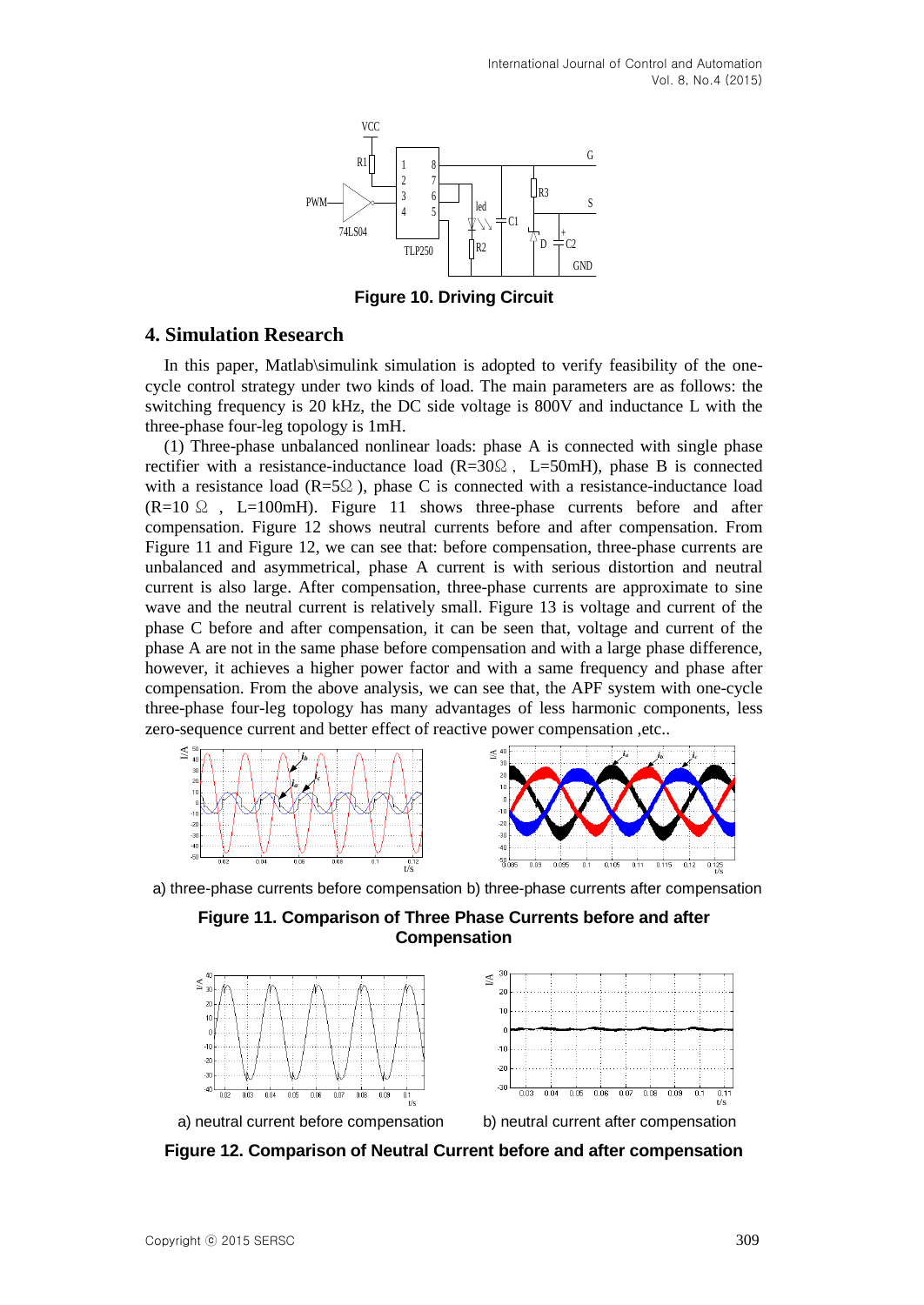International Journal of Control and Automation Vol. 8, No.4 (2015)



**Figure 13. Voltage and Current of Phase C before and after Compensation**

(2) Three-phase unbalanced rectifier load: the unbalanced load is composed of threephase full-bridge rectifier with a resistance-inductance load ( $R=30\Omega$ , L=10mH) and a single-phase rectifier with a resistance-inductance load ( $R=5\Omega$ , L=30mH) which is added between phase A and neutral line. Figure 14 and Figure 15 are comparison of threephase and the neutral current relatively before and after compensation. From Figure 14 and Figure 15, it can be seen that before compensation, three-phase currents are unbalanced, with serious distortion and the neutral current is relatively large, after compensation, the three-phase current is approximate to sine wave, with small distortion and the neutral current is close to 0. Through analyzing spectrum of A and B phase current before and after compensation with fast Fourier analysis tools from Figure 16, it can be seen that the harmonic distortion decrease from 20.93% to 10.34%. Figure 17 is current spectrum comparison of the phase B before and after compensation, it can be seen that the harmonic content decreases from 27.77% to 10.19%. From simulation waveforms and the harmonic distortion analysis, we can see that, the APF system with one-cycle three-phase four-leg topology has many advantages of less harmonic components, less zero-sequence current and better effect of reactive power compensation ,etc..



a) three phase current waveforms b) three phase current waveforms before compensation before compensation







**Figure 15. Comparison of Neutral Current Waveforms before and after Compensation**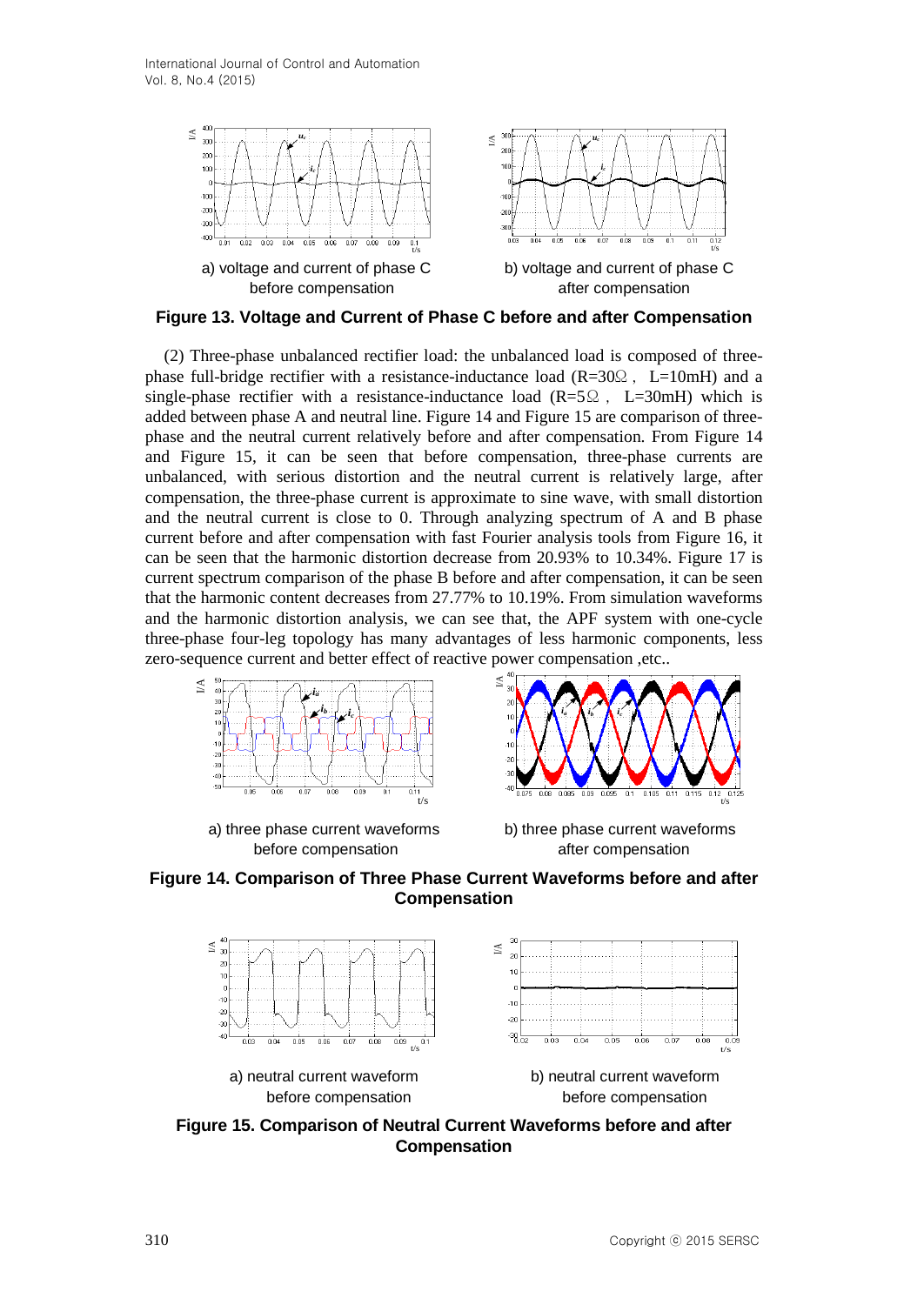

a ) current spectrum of phase A b) current spectrum of phase A before compensation before compensation



**Figure 16. Current Spectrum Comparison of Phase A before and after Compensation**



**Figure 17. Current Spectrum Comparison of Phase B before and after Compensation**

## **5. Conclusion**

In this paper, the one-cycle control technique is applied to an APF with three-phase four-leg topology. Through establishing the average switching model with continuous current mode and three-phase balanced system, the key formula of one-cycle control is derived. From integral constant analysis, this paper determines the appropriate integral constant. Based on the selected parameters, the hardware circuit is established. The system has the advantages of no multiplier in the circuit, less control variable, simple structure, low cost, fast response speed and perfect anti-interference ability, etc. From simulation results of APF with one-cycle three-phase four-leg topology, we can see that the system is capable of inhibiting harmonic, compensating zero sequence current and reactive current effectively.

## **Acknowledgements**

 This work is supported by the Hei Long Jiang [postdoctoral](http://dict.cnki.net/dict_result.aspx?searchword=%e5%8d%9a%e5%a3%ab%e5%90%8e&tjType=sentence&style=&t=postdoctoral) Foundation(LBH-Z10109), HARBIN innovative talent project of science and technology(2014RFXXJ075) and teaching reform project of higher education in Hei Long Jiang Province (JG2014010795).

## **References**

- [1] Z. A. Wang and J. Yang, "Harmonic Suppression and Reactive Power Compensation", China Machine Press, Beijing **(2011)**.
- [2] D. B. Zhu, J. Liu and Y. Cui, "The Study of Active Power Filter and Static Var Generator", Journal of Harbin University of Science and Technology, vol. 7, no. 2, **(2002)**, pp. 1-4.
- [3] J. Liu, M. G. Zhang and S. Q. Xie, "Design and Simulation on The Hybrid Active Power Filter", Journal of Harbin University of Science and Technology, vol. 15, no. 5, **(2010)**, pp. 22-26.